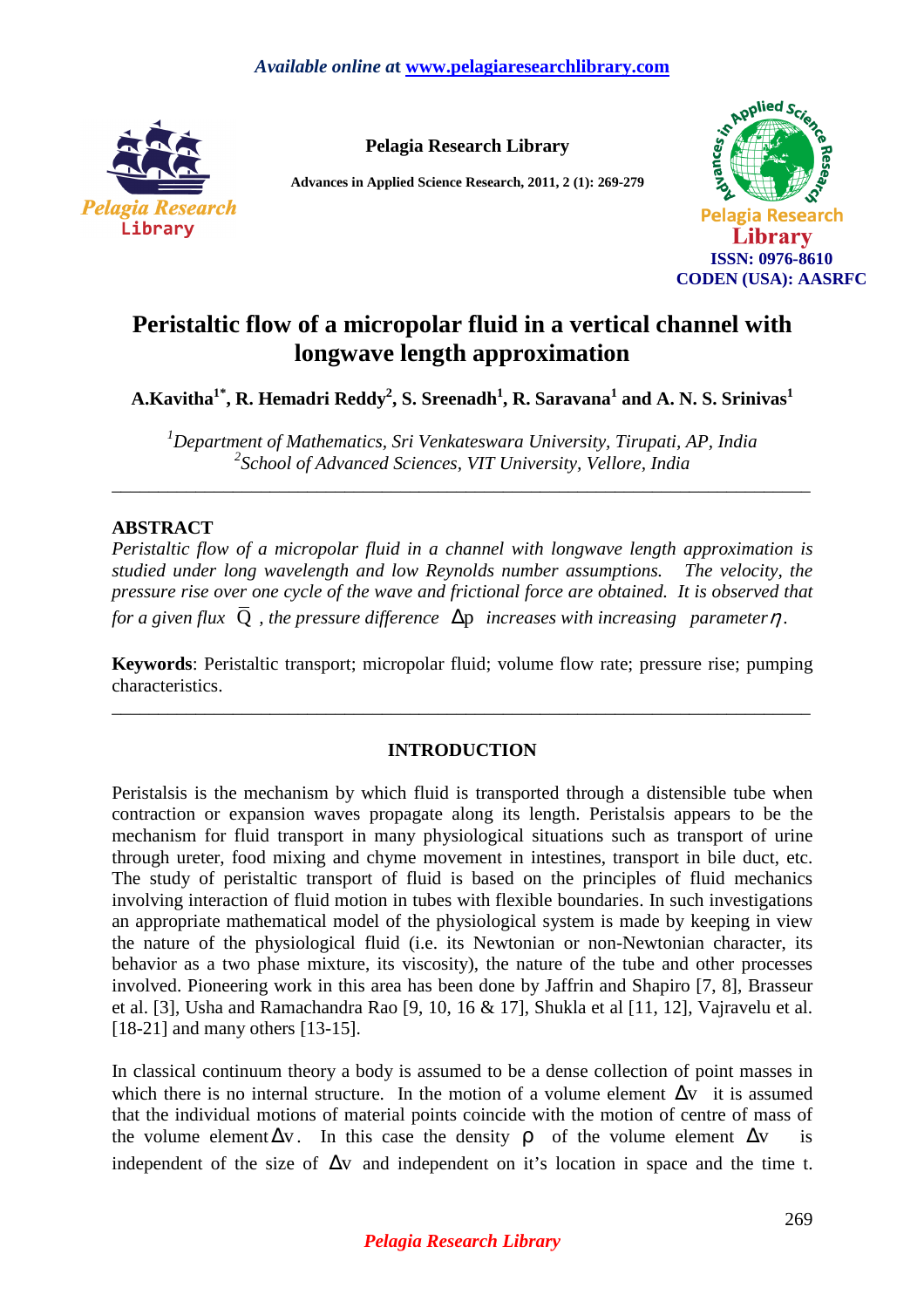Eringen [4] reported that this is not true as  $\Delta v \rightarrow 0$ . The density  $\rho$  shows an increasing dependence on the size of the  $\Delta v$ , when  $\Delta v$  is less than a critical value  $\Delta v^*$ . Classical continuum theory cannot explain the mechanical behavior of rheologically complex fluids, such as liquid crystals, colloidal fluids and blood. Due to this fact a new approach was necessitated. There are several approaches to the formulation of microcontinuum theories of fluids such as simple deformable directed fluids, dipolar fluids, polar fluids, simple microfluids, micropolar fluids, etc. All these consider the existence of couple stresses and body couples.

*\_\_\_\_\_\_\_\_\_\_\_\_\_\_\_\_\_\_\_\_\_\_\_\_\_\_\_\_\_\_\_\_\_\_\_\_\_\_\_\_\_\_\_\_\_\_\_\_\_\_\_\_\_\_\_\_\_\_\_\_\_\_\_\_\_\_\_\_\_\_\_\_\_\_\_*

Eringen [5, 6] reported the theory of micropolar fluids in which the fluid micro elements undergo rotations without stretching. Micropolar fluids are superior to the Navier-Stokes fluids and they can sustain stresses and body couples. Here the micro particles in the volume ∆v rotate with an angular velocity about the centre of gravity of the volume in an average sense and is described by the micro rotation vector  $\Omega$ . The micropolar fluids can support stress and body couples and find their applications in a special case of fluid in which micro rotational motions are important. Ariman and Cakmak [1, 2] discussed three basic viscous flows of micropolar fluids. They are Couette and Poiseuille flows between two parallel plates and the problem of a rotating fluid with a free surface. The results obtained are compared with the results of the classical fluid mechanics. Srinivasacharya et al. [13] made a study on the peristaltic pumping of a micropolar fluid in a tube. The gravitational effects are also important in peristaltic pumping. In view of this, we have considered the peristaltic pumping of a micropolar fluid in an inclined channel. This mathematical model may be useful to have a better understanding of the physiological systems such as blood vessels. The velocity field, the stream function, the volume flow rate and the pressure rise are obtained and results are discussed through graphs.

# **Mathematical formulation and solution**

Consider the peristaltic pumping of a micropolar fluid in a vertical channel of half-width 'a'. A longitudinal train of progressive sinusoidal waves takes place on the upper and lower walls of the channel. For simplicity we restrict our discussion to the half-width of the channel as shown in figure. (1)

The wall deformation is given by

$$
H(X, t) = a + b \sin \frac{2\pi}{\lambda} (X - ct)
$$
 (1)

Where b is the amplitude,  $\lambda$  is the wavelength and c is the wave speed.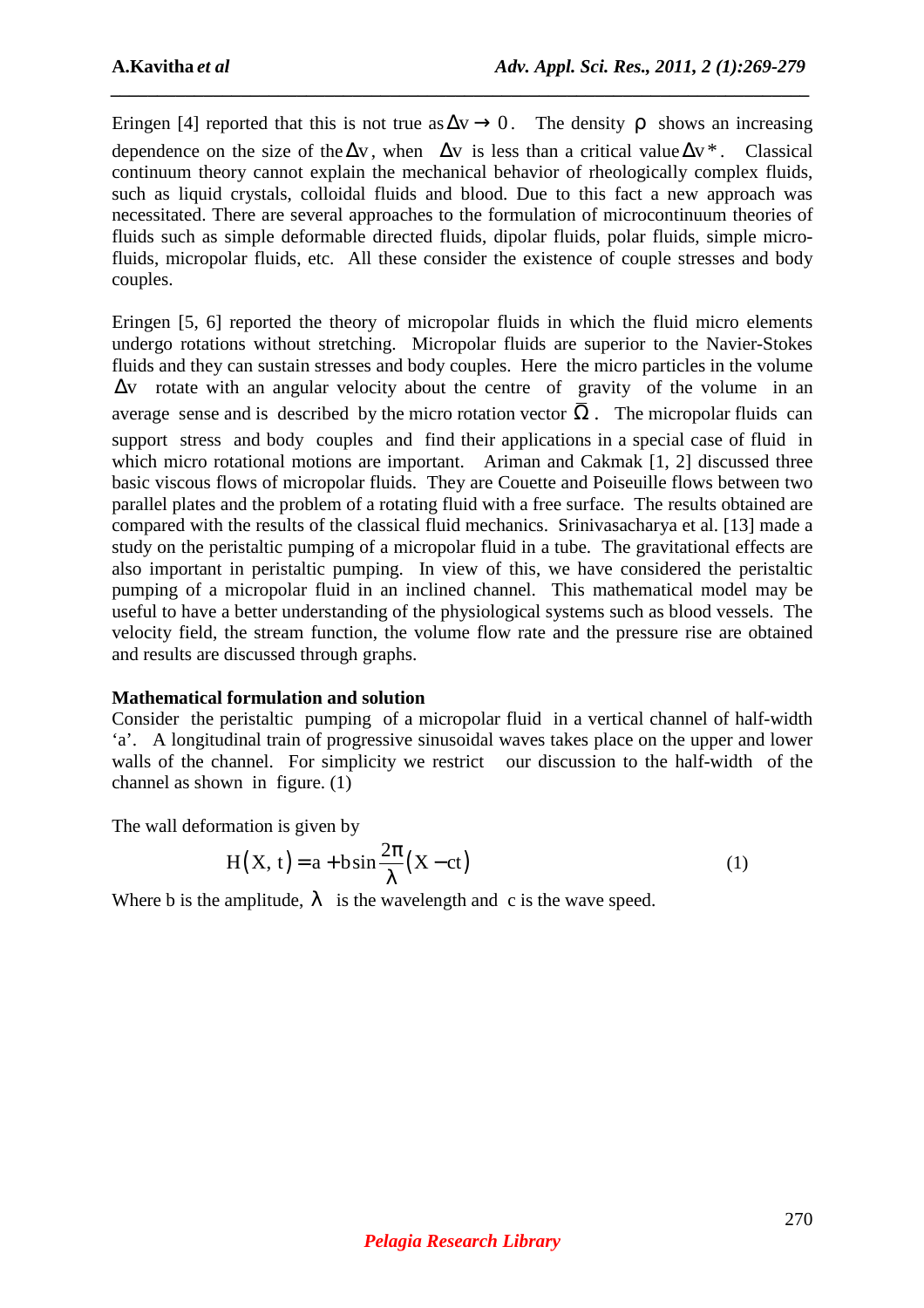

**Figure 1 Physical Model** 

#### **2.1. Equations of motion**

Under the assumption that the channel length is an integral multiple of the wavelength  $\lambda$ and the pressure difference across the ends of the channel is a constant, the flow becomes steady in the wave frame  $(x, y)$  moving with velocity c away from the fixed (laboratory) frame  $(X, Y)$ . The transformation between these two frames is given by

$$
x = X - ct; y = Y; u(x,y) = U(X - ct, Y) - c; v(x,y) = V(X - ct, Y)
$$
 (2)

Where U and V are velocity components in the laboratory frame and u, v are velocity components in the wave frame. In many physiological situations it is proved experimentally that the Reynolds number of the flow is very small. So, we assume that the flow is inertiafree. Further, we assume that the wavelength is infinite.

Using the non- dimensional quantities.

$$
\overline{u} = \frac{u}{c}; \ \overline{x} = \frac{x}{\lambda}; \ \overline{y} = \frac{y}{a}; \ \overline{p} = \frac{pa^2}{\lambda c\mu}; \ \overline{\Omega} = \frac{\Omega a}{c}; \ h = \frac{H}{a}
$$

The non-dimensional form of equations governing the motion (dropping the bars) is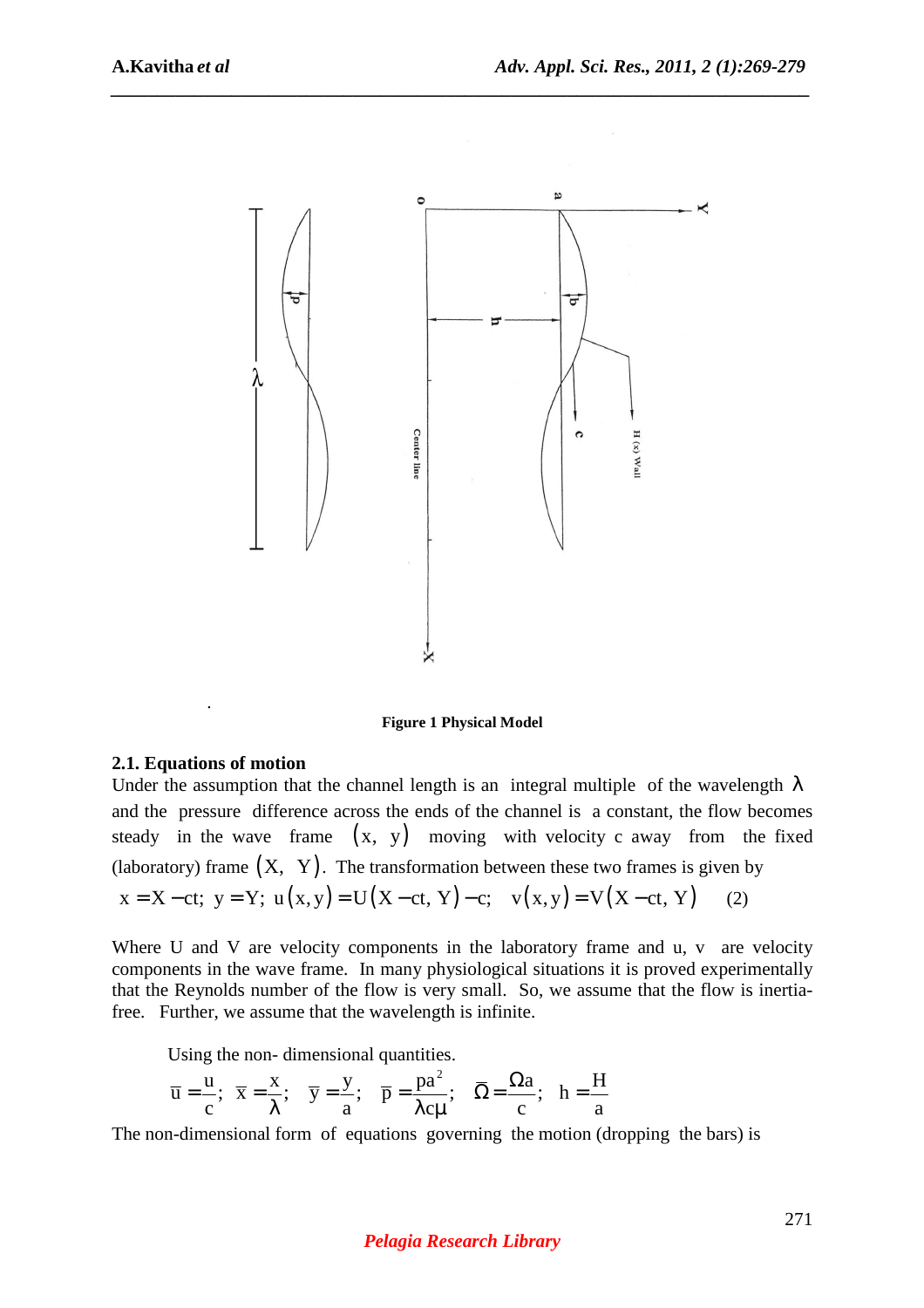$$
\frac{\partial^2 u}{\partial y^2} + N \frac{\partial \Omega}{\partial y} - (1 - N) \frac{\partial p}{\partial x} + \eta = 0
$$
 (3)

$$
\frac{2-N}{m^2} \frac{\partial^2 \Omega}{\partial y^2} - \frac{\partial u}{\partial y} - 2\Omega = 0
$$
 (4)

where  $N = \frac{k}{k}$ k =  $\mu +$ is coupling number

- $\Omega$  is the microrotation velocity
- u is the velocity
- $\mu$  is the viscosity of the fluid
- k is the micropolar viscosity
- m is the micropolar parameter
- p is the fluid pressure

$$
\eta
$$
 is the gravity parameter,  $\frac{a^2 g}{\gamma c}$ 

The non-dimensional boundary conditions are

$$
\frac{\partial u}{\partial y} = 0 \quad \text{at } y = 0 \tag{5}
$$

$$
\frac{\partial \Omega}{\partial y} = 0 \quad \text{at } y = 0 \tag{6}
$$

$$
u = -1 \quad at \quad y = h(x) \tag{7}
$$

$$
\Omega = 0 \quad \text{at} \quad y = h(x) \tag{8}
$$

## **2.2. Solution**

The general solution of  $(3)$  and  $(4)$  is given by

$$
u = \frac{-N}{m} (C_2 \sin hmy + C_3 \cosh my) + \left(\frac{(1-N)P - \eta}{(2-N)}\right) y^2 + \frac{2C_1}{m^2} y + C_4
$$
 (9)

where 
$$
P = \frac{\partial p}{\partial x}
$$
  
\n
$$
\Omega = C_2 \cosh my + C_3 \sinh my - \left(\frac{(1-N)p - \eta}{(2-N)}\right) y - \frac{C_1}{m^2}
$$
\n(10)

using the boundary conditions  $(5)$  to  $(8)$  in  $(9)$  and  $(10)$ , we obtain the velocity of the fluid and microrotation velocity as

$$
u = \frac{(1-N)p - \eta}{(2-N)} \Big[ D_4 \left(\sinh my - my\right) - D_5 \cos h my + y^2 + D_6 \Big] - 1 \tag{11}
$$
  
where 
$$
D_1 = \frac{(mh - \sinh mh)}{(2\cosh mh - N)}
$$

#### *Pelagia Research Library*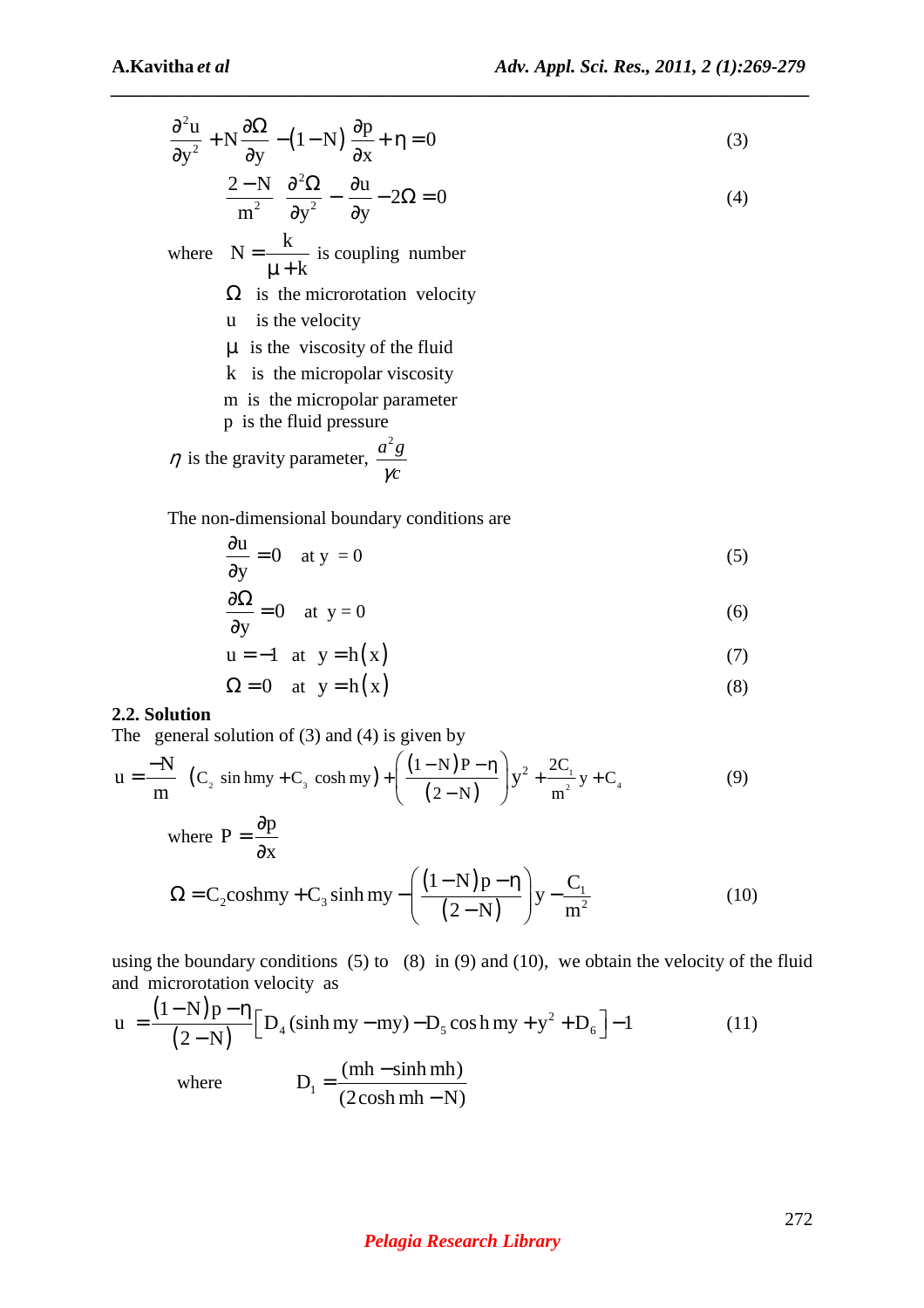$$
D_2 = [\sinh mh - mh]
$$
  
\n
$$
D_3 = [\cosh mh - \frac{m^2h^2}{N}]
$$
  
\n
$$
D_4 = \frac{-2ND_1}{m^2}
$$
  
\n
$$
D_5 = \frac{N}{m^2}
$$
  
\n
$$
D_6 = D_5D_3 - D_4D_2
$$
  
\n
$$
\Omega = C_2 \cosh my + C_3 \sinh my - \frac{(1-N)P-\eta}{(2-N)}y - \frac{C_1}{m^2}
$$
  
\nwhere  $C_1 = \frac{mN[(1-N)P-\eta][mh - \sinh mh]}{(2-N)(2\cosh mh - N)}$   
\n
$$
C_2 = \frac{2[(1-N)P-\eta][mh - \sinh mh]}{m(2-N)(2\cosh mh - N)}
$$
  
\n
$$
C_3 = \frac{(1-N)P-\eta}{(2-N)m}
$$
  
\n
$$
C_4 = \frac{2N((1-N)P-\eta)(mh - \sinh mh)\left[\sinh mh - \frac{h}{m^2}\right]}{(2-N)(2\cosh mh - N)}
$$
  
\n+
$$
\frac{(1-N)P-\eta}{(2-N)}\left[\frac{N\cosh mh}{m^2} - h^2\right] - 1
$$

Integrating the equation (11) and using the condition  $\psi = 0$  at  $y = 0$ , we get the stream function as

$$
\Psi = \frac{(1-N)p - \eta}{(2-N)} \left[ D_4 \left[ \frac{\cosh my}{m} - \frac{my^2}{2} \right] - D_5 \frac{\sin h my}{m} + \frac{y^3}{3} + D_6 y \right] - y \tag{13}
$$

The volume flux q through each cross-section in the wave frame is given by h

$$
q = \int_{0}^{\pi} u \, dy
$$
  
\n
$$
q = \frac{(1-N)p - \eta}{(2-N)} \left[ D_4 \left[ \frac{\cosh mh}{m} - \frac{mh^2}{2} \right] - D_5 \frac{\sinh mh}{m} + \frac{h^3}{3} + D_6 h \right] - h
$$
 (14)  
\nwhere  $D_1 = \frac{(mh - \sinh mh)}{(2\cosh mh - N)}$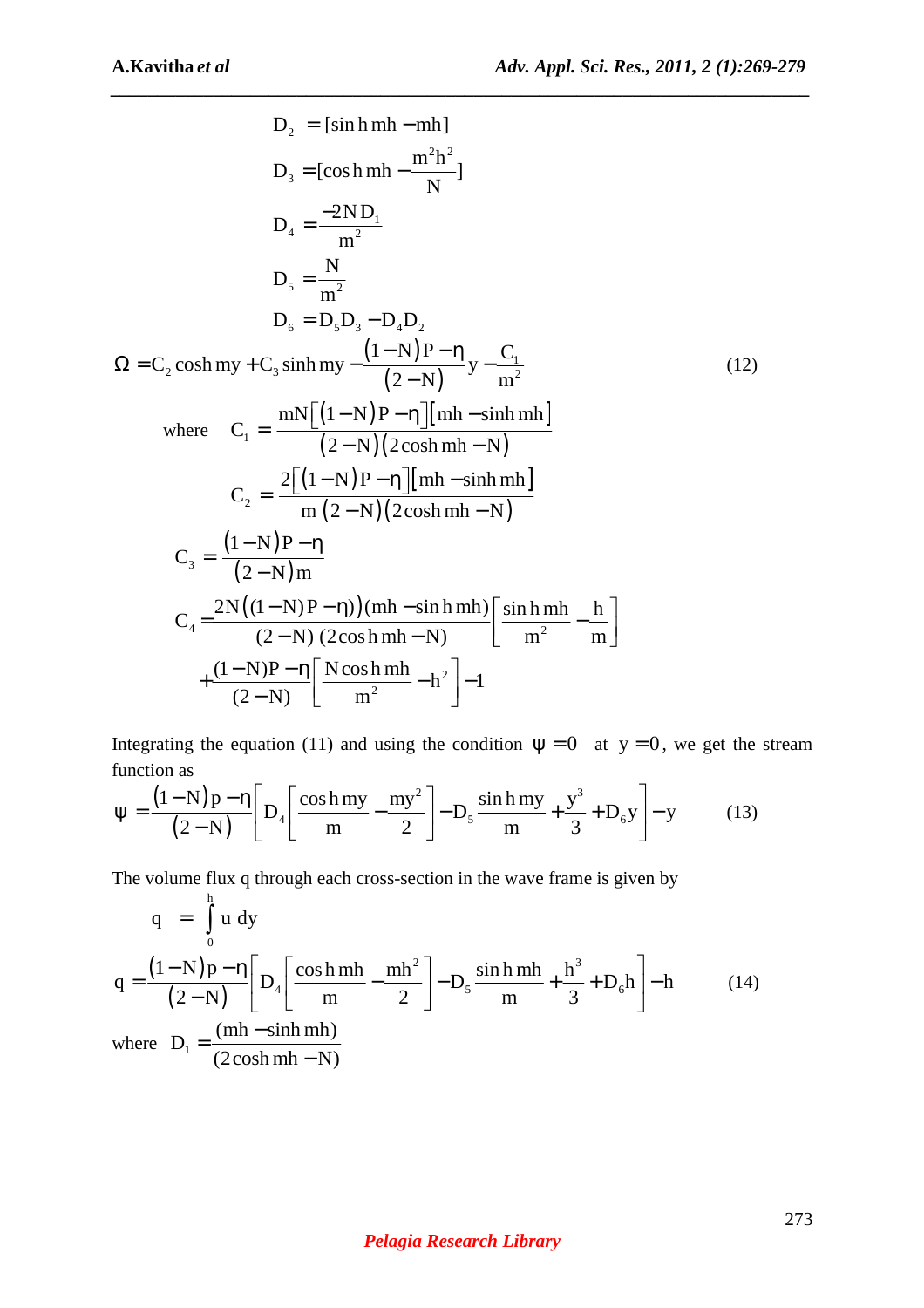$$
D_2 = [\sinh mh - mh]
$$
  
\n
$$
D_3 = [\cosh mh - \frac{m^2h^2}{N}]
$$
  
\n
$$
D_4 = \frac{-2ND_1}{m^2}
$$
  
\n
$$
D_5 = \frac{N}{m^2}
$$
  
\n
$$
D_6 = D_5D_3 - D_4D_2
$$

The pressure gradient is obtained from equation (14)

$$
\frac{dp}{dx} = \frac{(q+h)(2-N)}{(1-N)} \left[ \frac{1}{D_4 \left[ \frac{\cosh mh}{m} - \frac{mh^2}{2} \right] - D_5 \frac{\sinh mh}{m} + \frac{h^3}{3} + D_6 h} \right] + \eta
$$
(15)

*\_\_\_\_\_\_\_\_\_\_\_\_\_\_\_\_\_\_\_\_\_\_\_\_\_\_\_\_\_\_\_\_\_\_\_\_\_\_\_\_\_\_\_\_\_\_\_\_\_\_\_\_\_\_\_\_\_\_\_\_\_\_\_\_\_\_\_\_\_\_\_\_\_\_\_*

The time averaged flow rate is

$$
\overline{Q} = q + 1 \tag{16}
$$

# **2.3. The pumping characteristics**

Integrating the equation (15) with respect to x over one wavelength, we get the pressure rise (drop) over one cycle of the wave as

$$
\Delta p = \int_{0}^{1} \left[ \frac{(\bar{Q} - 1 + h)(2 - N)}{(1 - N)} \left( \frac{1}{D_4 \left[ \frac{\cosh m h}{m} - \frac{mh^2}{2} \right] - D_5 \frac{\sin h m h}{m} + \frac{h^3}{3} + D_6 h} \right) + \eta \right] dx
$$
(17)

The pressure rise required to produce zero average flow rate is denoted by  $\Delta P_0$ . Hence  $\Delta P_0$  is given by

$$
\Delta p_0 = \int_0^1 \left[ \frac{(h-1)(2-N)}{(1-N)} \left( \frac{1}{D_4 \left[ \frac{\cosh mh}{m} - \frac{mh^2}{2} \right] - D_5 \frac{\sinh mh}{m} + \frac{h^3}{3} + D_6 h} \right) + \eta \right] dx
$$
 (18)

The dimensionless frictional force F at the wall across one wavelength in the inclined channel is given by

$$
F = \int_{0}^{1} h \left( -\frac{dp}{dx} \right) dx
$$
  
=  $\int_{0}^{1} -h \left[ \frac{(\overline{Q} - 1 + h)(2 - N)}{(1 - N)} \left( \frac{1}{D_4 \left[ \frac{\cosh mh}{m} - \frac{mh^2}{2} \right] - D_5 \frac{\sinh mh}{m} + \frac{h^3}{3} + D_6 h} \right] + \eta \right] dx$  (19)

## *Pelagia Research Library*

274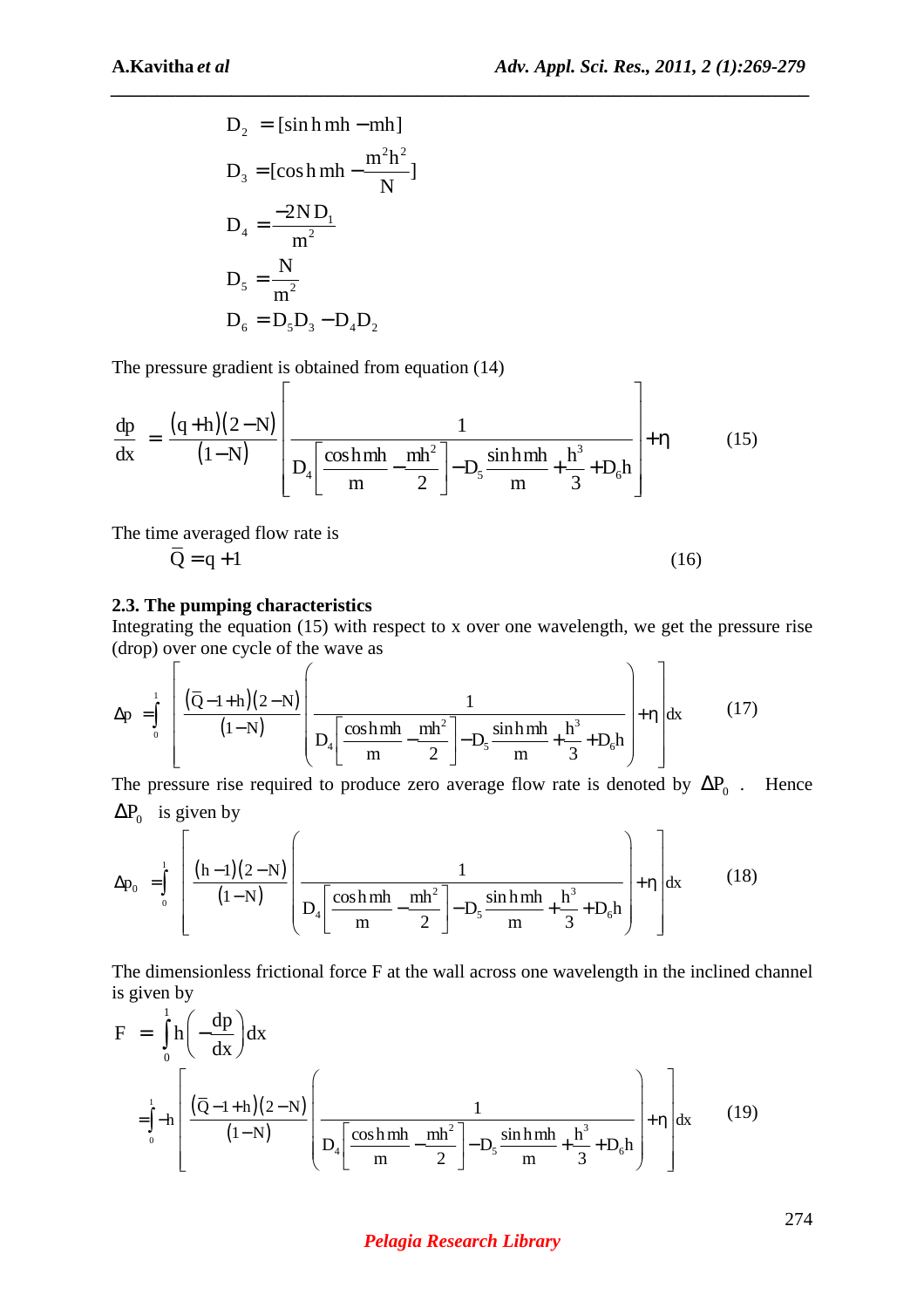# **RESULT AND DISCUSSION**

*\_\_\_\_\_\_\_\_\_\_\_\_\_\_\_\_\_\_\_\_\_\_\_\_\_\_\_\_\_\_\_\_\_\_\_\_\_\_\_\_\_\_\_\_\_\_\_\_\_\_\_\_\_\_\_\_\_\_\_\_\_\_\_\_\_\_\_\_\_\_\_\_\_\_\_*

From equation (17), we have calculated the pressure difference as a function of  $\overline{Q}$  for different values of coupling number N with  $a = 1$ ,  $m = 4$ ,  $b = 0.6$  and  $\eta = 2$  and is shown in Figure (2). It is observed that for chosen parameters the pumping curves intersect at a point in the first quadrant closure to  $\overline{O} \approx 0.5$ . For  $\overline{O} < 0.5$  we observed that the pressure rise increases with the coupling number N. The behavior is otherwise when  $\overline{O} > 0.5$ . For free pumping the  $\overline{O}$  decreases with the increasing N.

The variation of pressure rise with time averaged flow rate is calculated from equation (17) for different values of micropolar parameter 'm', and is shown in Figures (3) for fixed  $a = 1, b = 0.6$   $n = 0.8$ ,  $\eta = 2$ . It is observed that the pumping curves that the pumping curves meet at a point between  $\overline{Q} = 0.4$  and  $\overline{Q} = 0.6$ . This value is estimated as  $\overline{Q} = 0.44$ . When  $\overline{Q} < 0.44$  the pressure rise decreases with increasing m. The opposite behavior is noticed for  $\overline{O} > 0.44$ .

From equation (17), we have calculated pressure rise as a function of  $\overline{O}$  for different values of  $\eta$  and is shown in Figure (4) for fixed  $n = 0.2$ ,  $m = 2$  and  $a = 1, b = 0.6$ . We observed that with a given  $\overline{O}$ , the value  $\Delta p$  is increases with an increasing in the parameter  $\eta$ .

The variation of frictional force with time averaged flow rate is calculated from equation (19) for different values of N, m,  $\eta$  for a fixed a = 0.1, b = 0.6 and is shown in Figures (5) to (7). It is observed that the frictional force F has the opposite behavior compared to pressure rise.



**Figure 2: The variation of**  $\Delta P$  **with**  $\overline{O}$  **for different values of N with a=1, b=0.6, m=4 and**  $\eta$ **=2**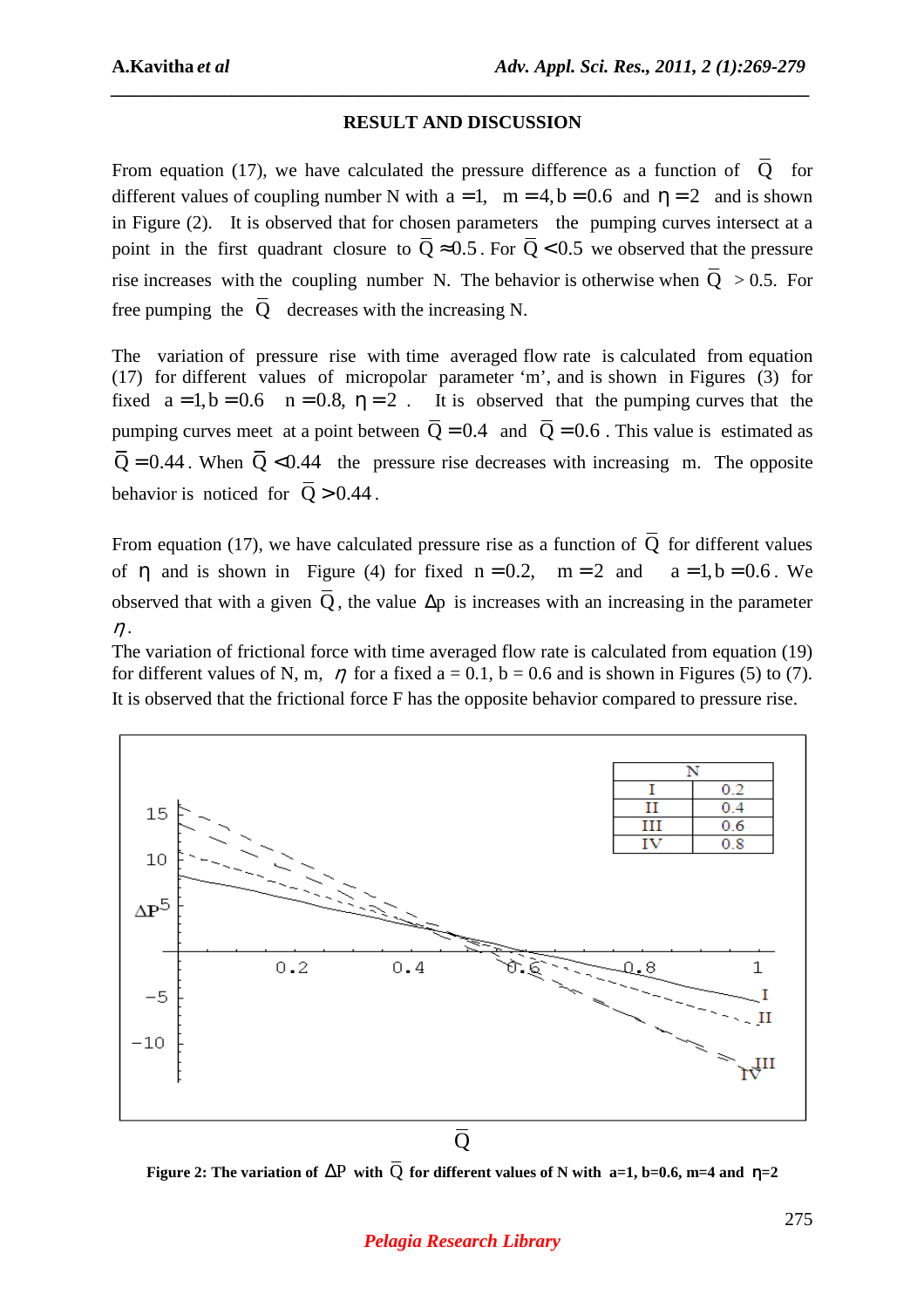

 $\overline{Q}$ 

**Figure 3: The variation of** ∆P **with** Q **for different values of m with a=1, b=0.6, n=0.8 and** η**=2** 



**Figure 4: The variation of** ∆P **with** Q **for different values of** η **with a=1, b=0.6, n=0.2 and m=2**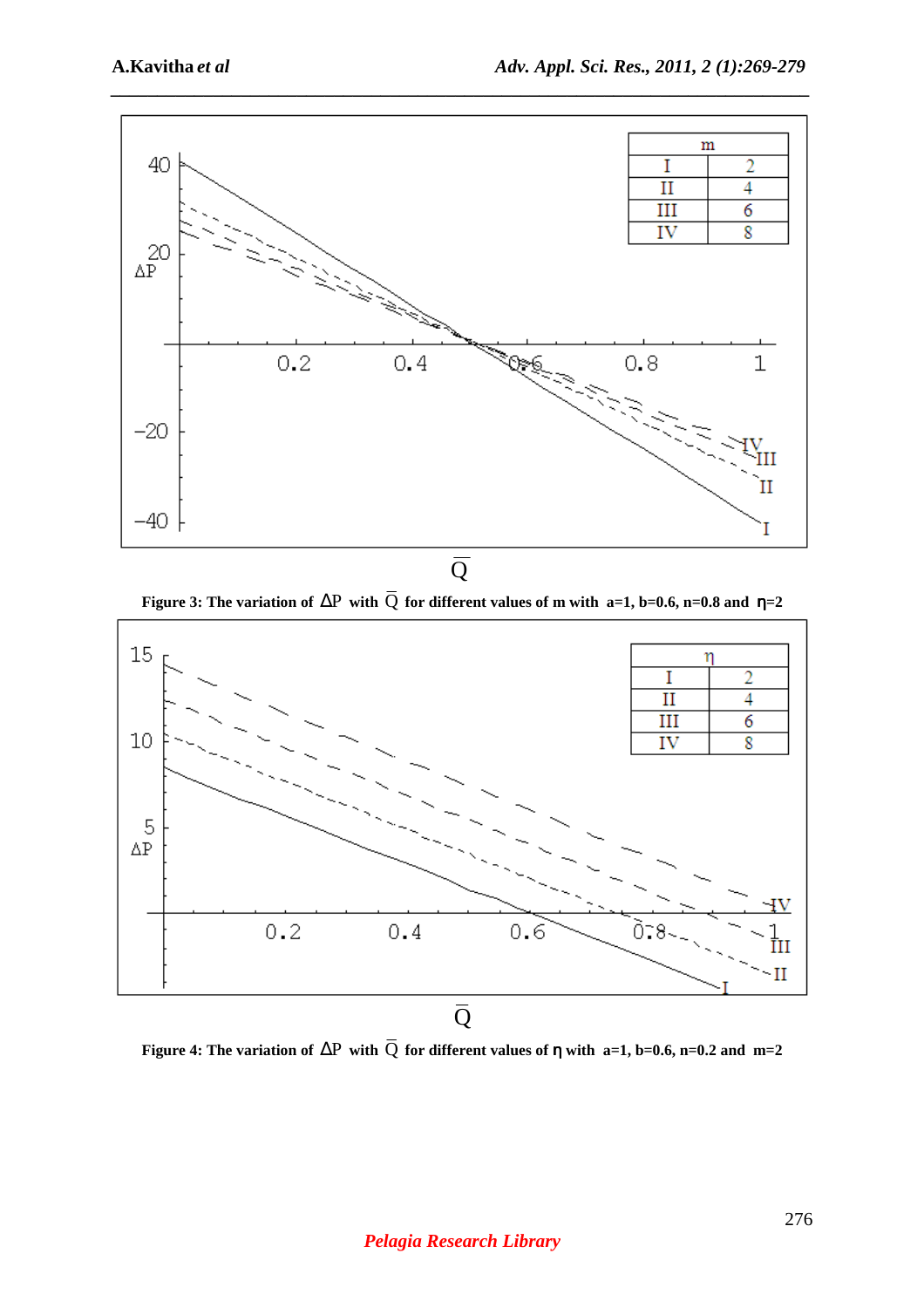

**Figure 5: The variation of F with**  $\overline{Q}$  **for different values of N with a=1, b=0.6, m=4 and**  $\eta$ **=2** 



**Figure 6: The variation of F with**  $\overline{Q}$  **for different values of m with a=1, b=0.6, N=0.8 and**  $\eta$ **=2**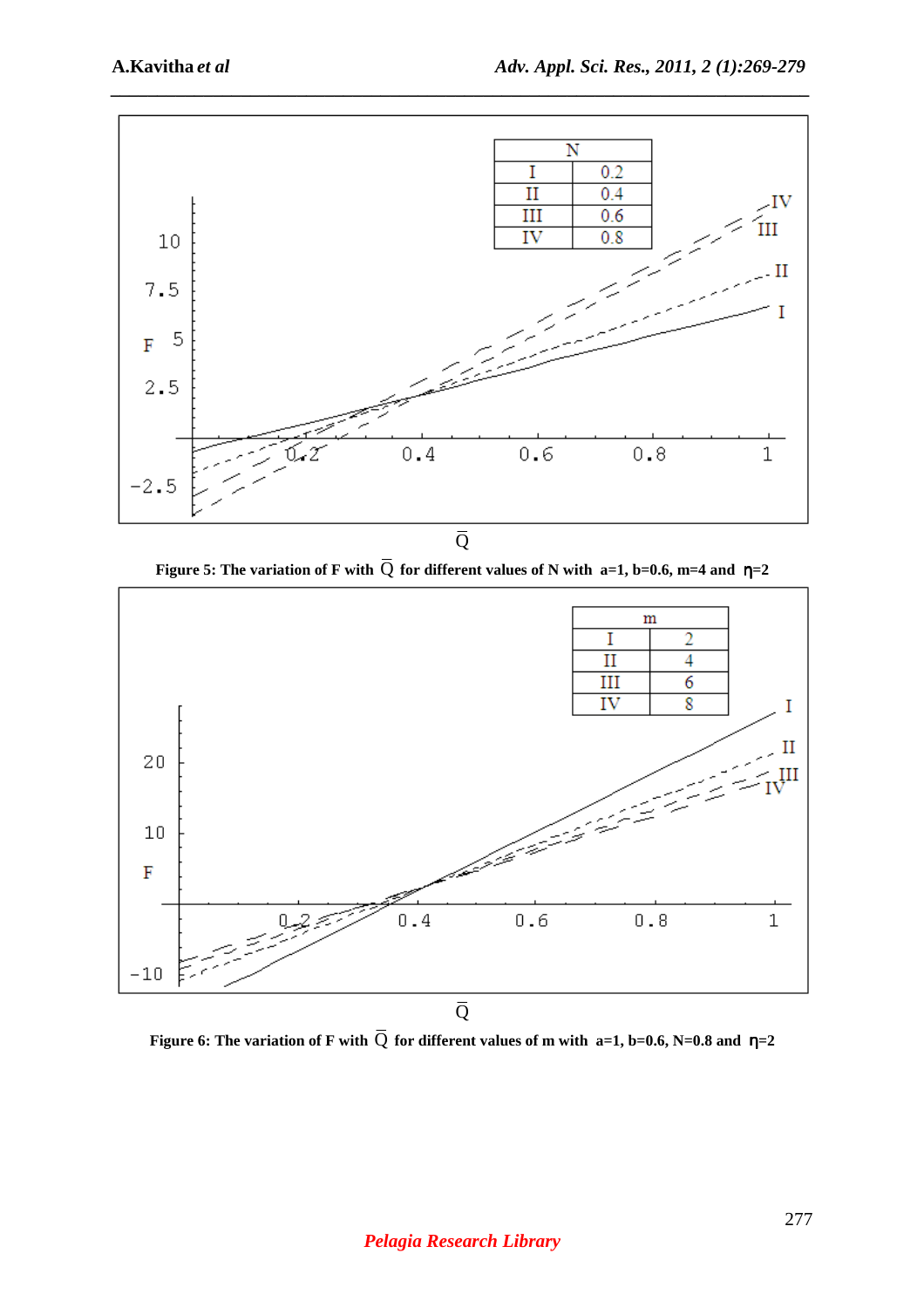

 $\overline{O}$ 

**Figure 7: The variation of F with**  $\overline{O}$  **for different values of nwith a=1, b=0.6, m=2 and N=0.2** 

# **REFERENCES**

[1] ARIMAN, T and A.S. CAKMAK, *Phys. Fluids* 10, **1967**, 2497- 2499

[2] ARIMAN. T and CAKMAK. A.S., Some Basic viscous flows in Micropolar fluids, *Rheologica Acta, Band 7*, Heft 3 **1968**, 236-242.

- [3] BRASSEUR, J.G., CORRSIN, S. and LU, NAN Q. *J.Fluid Mech.*, 174,**1987**, 495-519.
- [4] ERINGEN, A.C. *Int.J. Engng. Sci.2***, 1964**, 205.
- [5] ERINGEN, A.C. Theory of Micropolar fluid ONR Report. **1965.**
- [6] ERINGEN, A.C. *J.Math. Mech*., *16 No.1,***1966**, 1-18.

[7] JAFFRIN, M.Y. and SHAPIRO, A.H. *Trans ASME J. Appl, Mech.*, 36,**1969**, 379-381.

[8] JAFFRIN, M.Y. and SHAPIRO, A.H. *Ann. Rev. Fluid Mech.,* 3,**1971**, 13-36.

[9] RAMACHANDRA RAO, A., and USHA, S. *J.Fluid Mech.,* 298,**1995**, 271-285.

[10] RAMACHANDRA RAO, A., and USHA, S. *Trans. ASME J.Biomech. Engng.,* 117,**1995**, 448-454.

[11] SHUKLA, J.B. and GUPTA, S.P. *Trans. ASME J.Biomech.Engng.*, 104,**1982**, 182-186.

[12] SHUKLA, J.B., PARIHAR R.S., RAO, B.R.P. and GUPTA, S. P. *J.Fluid Mech.,* 97,**1980**, 225-237.

[13] SRINIVASACHARYA, D., MISHRA, M. and RAMACHANDRA RAO, A. *Acta Mechanica,* 161,**2003**, 165-178.

[14] SRIVASTAVA, L.M. *Rheol. Acta.* 25,**1986**, 638-641.

[15] SREENADH, S. USHA, S. ARUNACHALAM, P.V. Peristaltic transport of two immiscible viscous fluids between two permeable walls, Mathematical Modeling of Nonlinear Systems, Vol. II: Mathematical Techniques and Application Areas, Department of Mathematics, Indian Institute of Technology, Kharagpur, India, December, **1999**, 385-393.